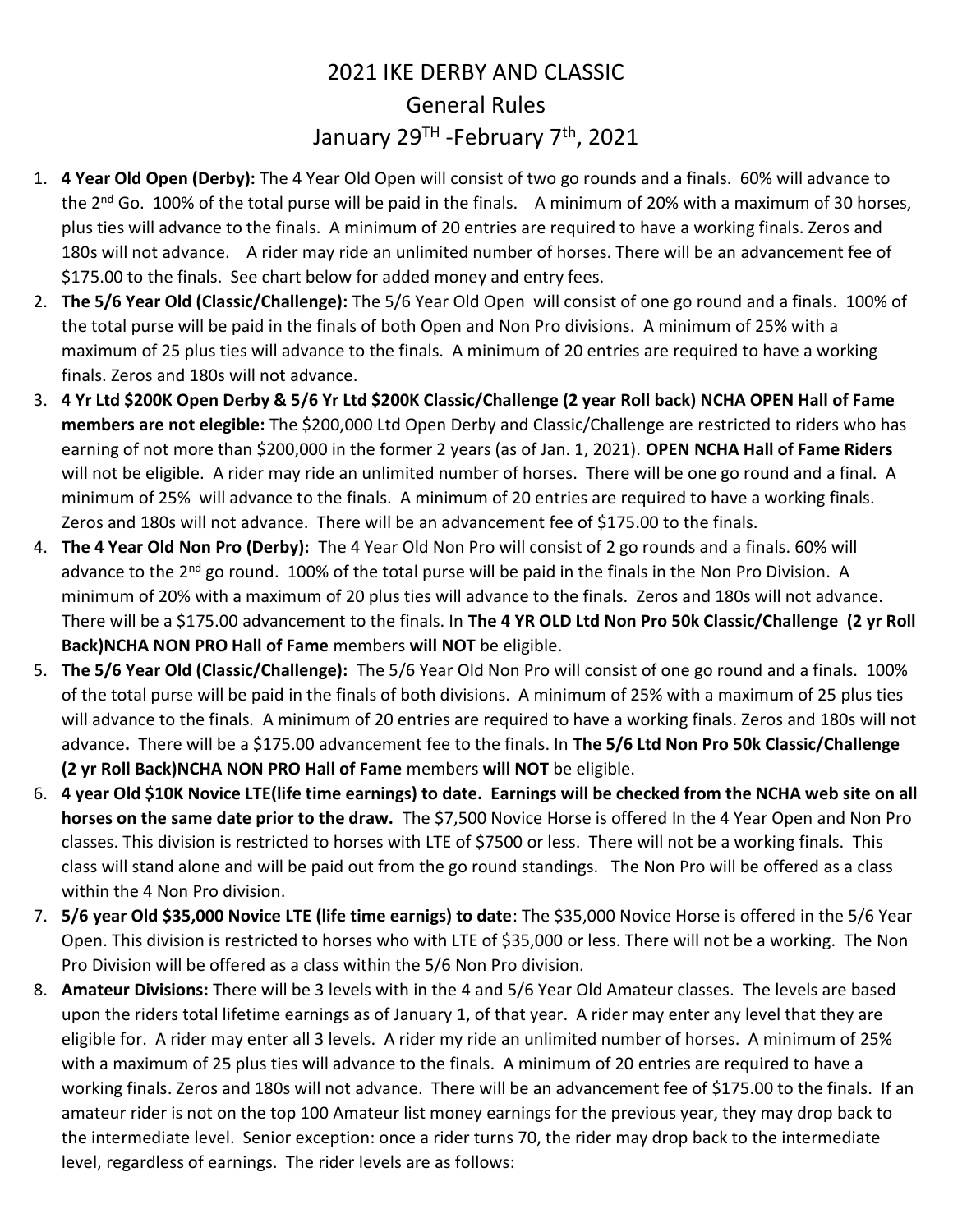9. Amateur - \$100,001 or more Intermediate Amateur - \$25,002 - \$100,000 Limited Amateur - \$0 - \$25,001 All levels are based on January 1, 2021 earnings

## CLASS WITHIN A CLASS DIVISONS

- 10. Gelding Division: The Gelding division is offered in every class. There will not be a working finals. Payment will be made to the highest advancing horses based on the number of entries in the class.
- 11. Senior Division: The senior division is offered in Non Pro and Amateur classes. The division is restricted to riders 60 years and older. There will not be a working finals. Payment will be made to the highest advancing horses based on the number of entries in the class.
- 12. Payout: All checks will be made payable to the owner unless submitted in writing to the show office. Entry fees paid by a 2<sup>nd</sup> party, winnings will be sent to the person paying the entry fees, if requested. There is an advancement fee in all Open, Non Pro and Amateur Finals of \$175.00 In the event of a tie Co Champions will be declared with first and second place monies divided equally.
- 13. Entries & Payments: Faxed/emailed entries will be accepted. However, Payment must be received before the draw. No refunds will be made after the draw. Slots may be sold through the show office. NO horse or Rider will be allowed to withdraw and re-enter in the draw in a different position. Horses must be named and registration papers submitted at the closing date of entries. Entries close Jan 21<sup>st</sup>, 2021.
- 14. Stalls and RV:RV's are a First come first serve basis. Stall reservations accepted and are welcomed. You may contact the stall office at 405-220-2668 (text welcomed) or the show office at 405-598-2568. The stall office maybe reached 24 hours a day at this number beginning January 22<sup>nd</sup> through February 7<sup>th</sup>. STALL FEE \$140.00 FOR THE ENTIRE SHOW. RV NIGHTLY FEE \$40.00
- 15. Credit cards: Credit Cards are accepted with a 4% handling fee. OTHER FEES: RETURNED CHECK FEE IS \$25.00 FOR THE FIRST TIME A CHECK IS RETURND. AFTER 10 DAYS OF A CHECK BEING RETURNED OR ANY FEES NOT PAID BY 10 DAYS OF THE COMPLETION OF THE SHOW, A 20% COURTESTY FEE WILL BE CHARGED ON THE TOTAL AMOUNT DUE OF ANY OUTSTANDIG FEES. FINAL DAY OF THE SHOW IS FEB. 7TH, 2021.
- 16. Show management reserves the right to accept or reject any entry or substitution for any reason. Show management reserves the right to change, transfer or reschedule this event without liability. Any changes or additions to these rules may be made by show management if deemed necessary. In the event of cancellations, all fees paid will be refunded. It is herby understood by all participants that all liability that may arise to the Ike Cutting Event is hereby waved by all participants.

## FINALS ADVANCEMENT FEE IN ALL CLASSES WILL BE \$175.00 CATTLE CHARGE ONLY

## CLASS LEVELING INFORMATION

| Amateur - \$100,001 or more Added \$4000 -      |                            |                                                  |  |  |  |  |
|-------------------------------------------------|----------------------------|--------------------------------------------------|--|--|--|--|
| intermediate                                    | THE IKE FUTURITY & CLASSIC |                                                  |  |  |  |  |
| Amateur-                                        |                            |                                                  |  |  |  |  |
| \$25,002 - \$100,000 Added \$2000 -             |                            |                                                  |  |  |  |  |
| Limited Amateur - \$0 - \$25,001 Added \$1000 - |                            | All levels are based on January 1, 2021 earnings |  |  |  |  |
|                                                 | THE IKE FUTURITY & CLASSIC |                                                  |  |  |  |  |

JANUARY 29TH - FEBRUARY 7TH, 2021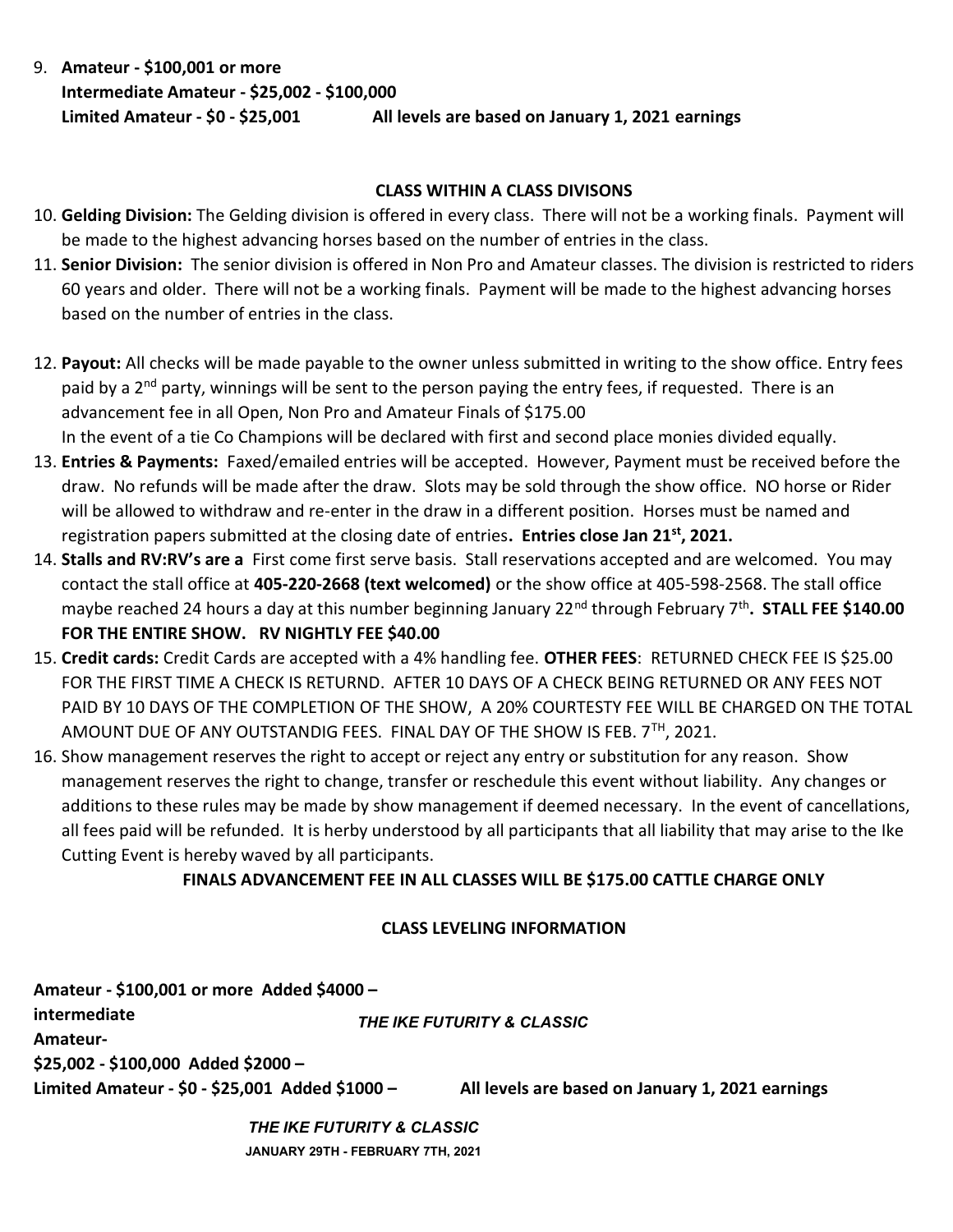| <b>WEST MONROE LA.</b>                             |                                 |                                            |                           |                                     |                                           |                                 |               |                 |  |
|----------------------------------------------------|---------------------------------|--------------------------------------------|---------------------------|-------------------------------------|-------------------------------------------|---------------------------------|---------------|-----------------|--|
| <b>CLASS</b>                                       | <b>ADDED</b><br><b>MONEY</b>    | <b>TOTAL</b><br><b>ENTRY</b><br><b>FEE</b> | <b>JACKPOT</b>            | <b>OFC</b>                          | <b>CATTLE</b>                             | GO<br><b>ROUNDS</b>             | <b>FINALS</b> | <b>TOTAL EF</b> |  |
| 5/6 OPEN                                           | \$35,000.00                     | \$<br>1,600.00                             | \$<br>800.00              | \$<br>500.00                        | \$<br>300.00                              | $\mathbf{1}$                    | <b>YES</b>    | \$<br>1,600.00  |  |
| 5/6 LTD OPEN 200K(2 YR RB)                         | \$<br>5,000.00                  | \$<br>1,000.00                             | \$<br>500.00              | \$<br>200.00                        | \$<br>300.00                              | $\mathbf{1}$                    | <b>YES</b>    | Ś<br>1,000.00   |  |
| 5/6 OPEN 35K NOV(LTE)                              | \$7,500.00                      | \$<br>1,100.00                             | \$<br>550.00              | \$<br>250.00                        | \$<br>300.00                              | $\mathbf{1}$                    | <b>YES</b>    | \$<br>1,100.00  |  |
|                                                    |                                 | \$                                         | \$                        | \$                                  | \$                                        |                                 | <b>PENCIL</b> | Ś<br>500.00     |  |
| 5/6 OPEN LIM GELDING                               | \$                              | 500.00<br>\$                               | 400.00<br>\$              | 100.00<br>\$                        | \$                                        | <b>CWC</b>                      |               | \$              |  |
| 5/6 OP LIM 35K NOVICE(LTE)                         | 2,000.00<br>S.                  | 700.00                                     | 350.00                    | 200.00                              | 150.00                                    | $\mathbf{1}$                    | <b>NO</b>     | 700.00          |  |
| 5/6 NON PRO                                        | 10,000.00<br>\$                 | \$<br>1.200.00                             | \$<br>600.00              | \$<br>400.00                        | \$<br>200.00                              | $\mathbf{1}$                    | <b>YES</b>    | \$<br>1,200.00  |  |
| 5/6 NP LTD 50K (2 YR RB)                           | \$<br>2,000.00                  | \$<br>700.00                               | \$<br>350.00              | \$<br>200.00                        | \$<br>150.00                              | $\mathbf{1}$                    | <b>YES</b>    | \$<br>700.00    |  |
| 5/6 NP GELDING                                     | \$                              | \$<br>500.00                               | \$<br>400.00              | \$<br>100.00                        | \$                                        | <b>CWC</b>                      | <b>PENCIL</b> | \$<br>500.00    |  |
| 5/6 NP LIMIT GELDING                               | \$<br>$\overline{\phantom{a}}$  | \$<br>300.00                               | \$<br>225.00              | \$<br>75.00                         | \$                                        | <b>CWC</b>                      | <b>PENCIL</b> | \$<br>300.00    |  |
| 5/6 NP SENIOR                                      | \$<br>$\blacksquare$            | \$<br>500.00                               | \$<br>400.00              | \$<br>100.00                        | \$<br>$\overline{\phantom{a}}$            | <b>CWC</b>                      | <b>PENCIL</b> | \$<br>500.00    |  |
| 5/6 NP LIMIT SENIOR                                | \$<br>$\overline{\phantom{a}}$  | \$<br>300.00                               | \$<br>225.00              | \$<br>75.00                         | \$                                        | <b>CWC</b>                      | <b>PENCIL</b> | \$<br>300.00    |  |
| 5/6 NP NOVICE                                      | \$<br>$\overline{\phantom{a}}$  | \$<br>500.00                               | \$<br>400.00              | \$<br>100.00                        |                                           | <b>CWC</b>                      | <b>PENCIL</b> | \$<br>500.00    |  |
|                                                    |                                 | \$                                         | \$                        | \$                                  | \$                                        |                                 | <b>PENCIL</b> | \$<br>300.00    |  |
| 5/6 NP LIMIT NOVICE<br><b>NCHA LEVELING IN AMT</b> | \$                              | 300.00                                     | 225.00                    | 75.00                               |                                           | <b>CWC</b>                      |               | \$              |  |
|                                                    |                                 |                                            |                           |                                     |                                           |                                 |               | \$              |  |
| 5/6 AMATEUR                                        | \$5,000.00                      | $\mathbf{s}$<br>900.00                     | $\mathbf{s}$<br>450.00    | $\mathbf{\$}$<br>300.00             | $\mathbf{s}$<br>150.00                    | 1 <sub>GO</sub><br><b>ROUND</b> | <b>YES</b>    | 900.00          |  |
| 5/6 INT AMT                                        | \$3,000.00                      | $\boldsymbol{\mathsf{S}}$<br>800.00        | $\sqrt{3}$<br>400.00      | $\boldsymbol{\mathsf{S}}$<br>250.00 | \$<br>150.00                              | 1 <sub>GO</sub><br><b>ROUND</b> | <b>YES</b>    | \$<br>800.00    |  |
| 5/6 LIMIT AMT                                      | \$ 1,000.00                     | $\mathbf{\$}$<br>600.00                    | $\mathfrak{F}$<br>300.00  | $\mathbf{\$}$<br>150.00             | $\mathbf{\$}$<br>150.00                   | 1 <sub>GO</sub><br><b>ROUND</b> | <b>YES</b>    | \$<br>600.00    |  |
| 5/6 AMT GELDING                                    | $\sqrt[6]{\frac{1}{2}}$         | $\boldsymbol{\mathsf{s}}$<br>300.00        | $\frac{1}{2}$<br>225.00   | $\boldsymbol{\mathsf{S}}$<br>75.00  | $\boldsymbol{\$}$                         | <b>CWC</b>                      | <b>PENCIL</b> | \$<br>300.00    |  |
| 5/6 INT GELDING                                    | $\frac{1}{2}$<br>$\blacksquare$ | $\boldsymbol{\mathsf{S}}$<br>300.00        | $\frac{1}{2}$<br>225.00   | $\sqrt[3]{\frac{1}{2}}$<br>75.00    | $\sqrt[6]{\frac{1}{2}}$<br>$\blacksquare$ | <b>CWC</b>                      | <b>PENCIL</b> | \$<br>300.00    |  |
| 5/6 LIMIT GELDING                                  | $\frac{1}{2}$                   | $\boldsymbol{\mathsf{s}}$<br>300.00        | $\mathbf{\$}$<br>225.00   | $\mathbf{\$}$<br>75.00              | $\sqrt[6]{3}$                             | <b>CWC</b>                      | <b>PENCIL</b> | \$<br>300.00    |  |
|                                                    |                                 | $\mathbf{\hat{s}}$                         | $\boldsymbol{\mathsf{S}}$ | $\mathbf{\$}$                       | $\frac{1}{2}$                             |                                 | <b>PENCIL</b> | \$<br>300.00    |  |
| 5/6 AMT SR                                         | $\frac{1}{2}$<br>$\blacksquare$ | 300.00<br>$\mathbf{\$}$                    | 225.00<br>$\mathfrak{F}$  | 75.00<br>$\mathfrak{F}$             | $\blacksquare$<br>$\boldsymbol{\theta}$   | <b>CWC</b>                      |               | \$              |  |
| 5/6 AMT INT SR                                     | $\frac{1}{2}$<br>÷              | 300.00                                     | 225.00                    | 75.00                               | ÷                                         | <b>CWC</b>                      | <b>PENCIL</b> | 300.00<br>\$    |  |
| 5/6 AMT LIMIT SR                                   | $\mathsf{S}$<br>÷               | $\boldsymbol{\mathsf{S}}$<br>300.00        | $\mathfrak{F}$<br>225.00  | $\mathbf{s}$<br>75.00               | $\boldsymbol{\$}$<br>÷.                   | <b>CWC</b>                      | <b>PENCIL</b> | 300.00<br>\$    |  |
| 4 YR OPEN                                          | \$70,000.00                     | \$<br>2,000.00                             | \$<br>1,000.00            | \$<br>600.00                        | \$<br>400.00                              | 2 GO<br><b>ROUND</b>            | <b>YES</b>    | 2,000.00        |  |
| 4 OP LTD 200K(2 YR RB)                             | 7,500.00<br>\$                  | \$<br>1,100.00                             | \$<br>550.00              | \$<br>300.00                        | \$<br>250.00                              | 1 GO<br><b>ROUND</b>            | YES           | \$<br>1,100.00  |  |